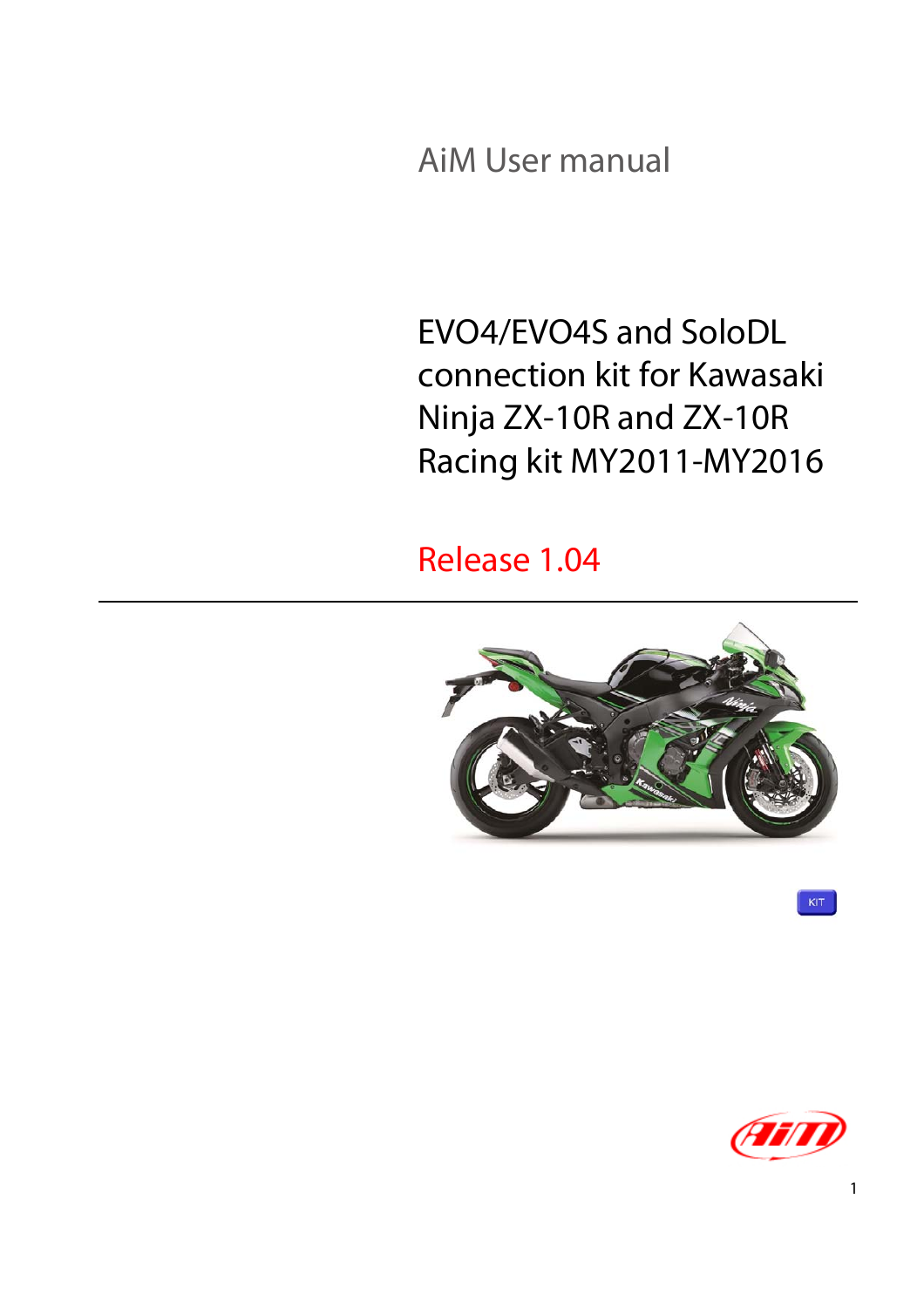

## 1 Supported models and years

This user manual explains how to connect AiM SoloDL, EVO4 and EVO4S to your bike engine control unit (ECU). Supported models and years are:

|  | Kawasaki Ninja ZX-10R MY2011 | 2011-2015 |
|--|------------------------------|-----------|
|--|------------------------------|-----------|

- Kawasaki Ninja ZX-10R MY2011 Racing kit 2011-2015
- Kawasaki Ninja ZX-10R MY2016 from 2016
- Kawasaki Ninja ZX-10R MY2016 Racing kit from 2016

**Warning**: for this models/years AiM recommends not to remove the stock dash.Doing so will disalble some of the bike functions or safety controls. AiM Tech srl will not be held responsible for any consequence that may result from the replacement of the original instrumentation cluster.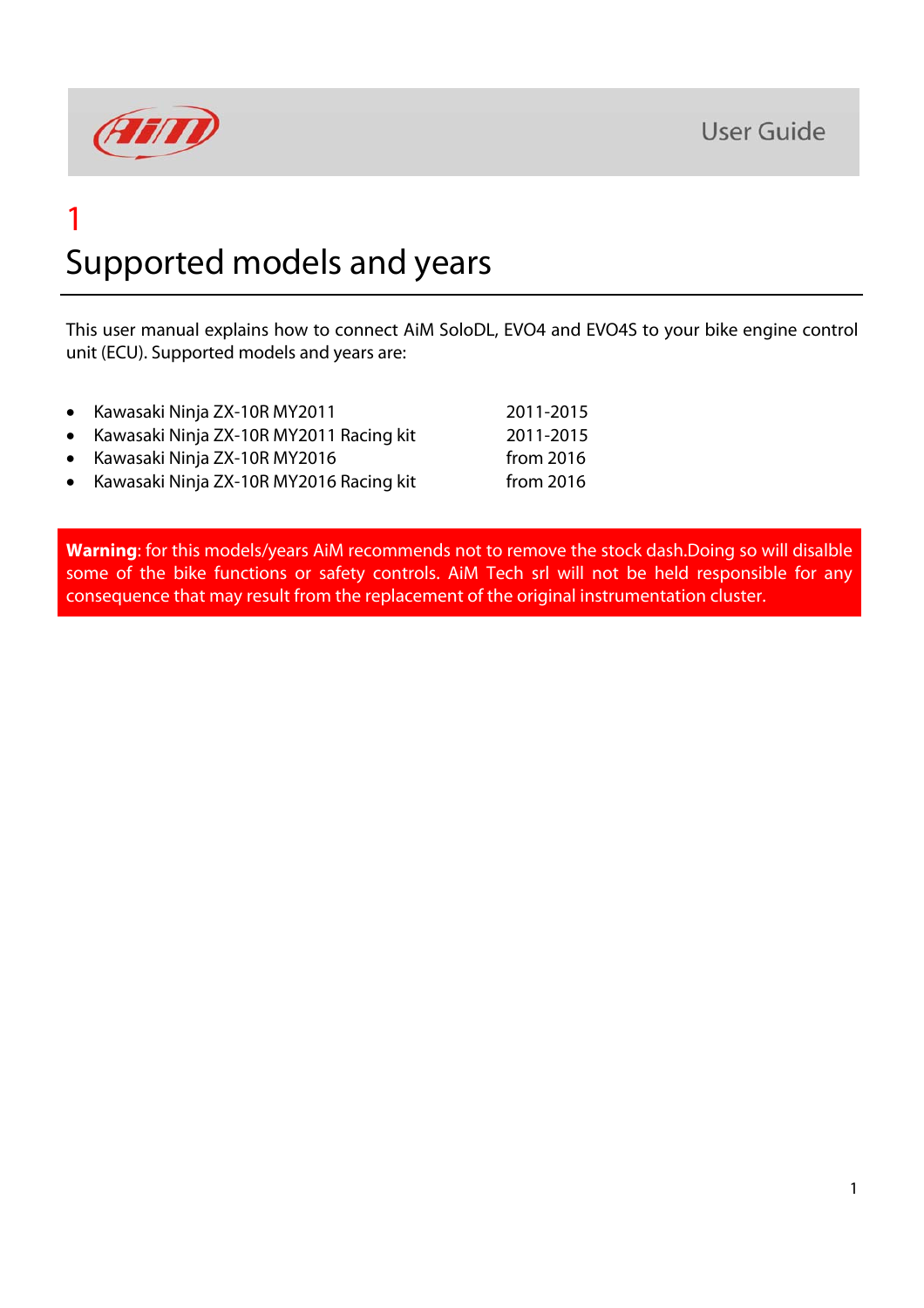

## 2 Connection kit for SoloDL, EVO4 and EVO4S

AiM designed and developed connection kits for SoloDL, EVO4 and EVO4S. Here below SoloDL/EVO4S connection kit is shown (part number: **V02569220**) with the related constructive scheme.



7 pins Binder 712 male connector pinout solder termination view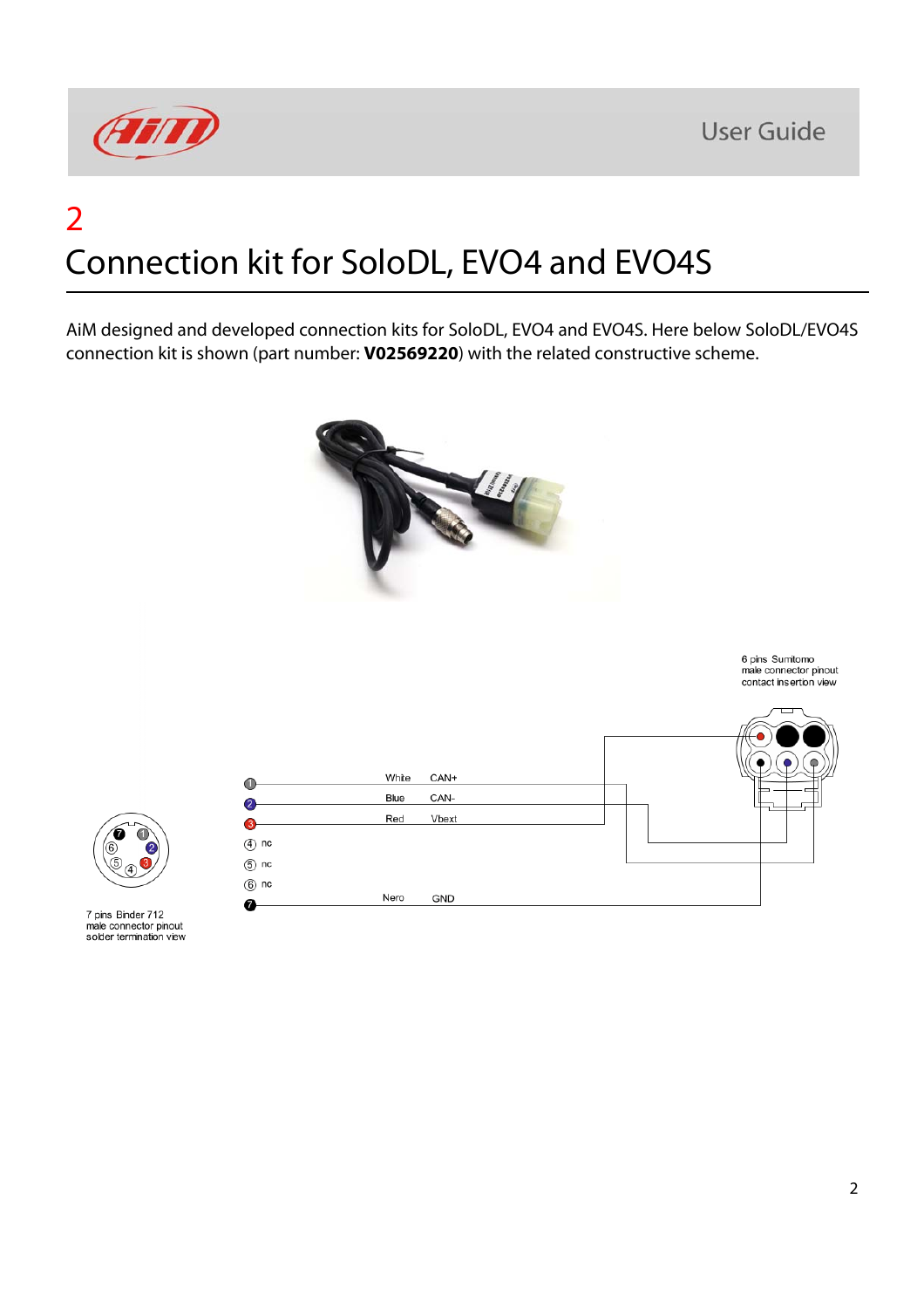

EVO4 connection kit is shown here below (part number **V02563160**) with the related constructive scheme.



5 pins Binder 712<br>male connector pinout solder termination view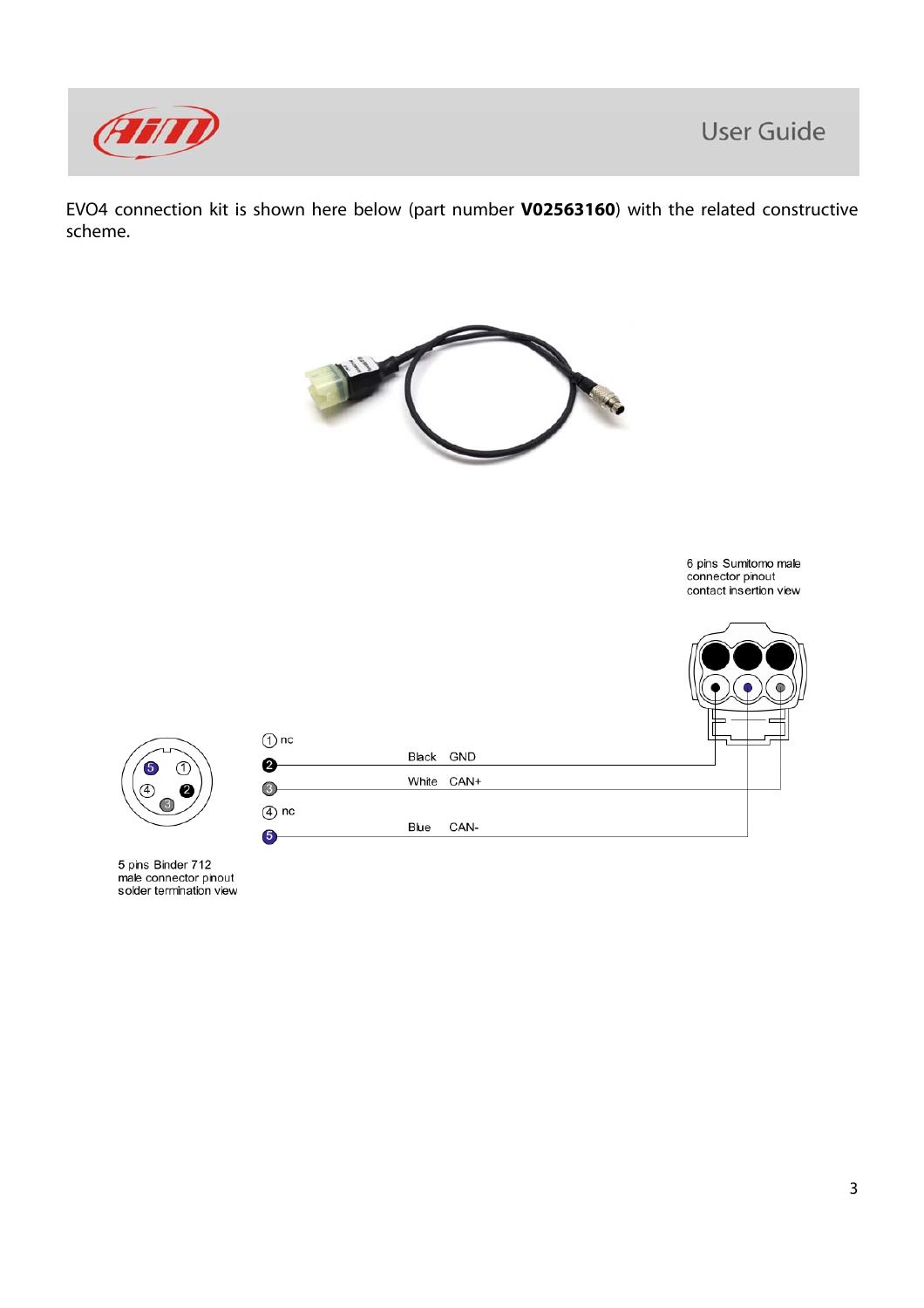



## 3 Connecting SoloDL, EVO4 and EVO4S

SoloDL can be installed on the bike steering while EVO4/EVO4S can be installed under the bike seat. Position of the ECU connector to be used changes according to the bike model.

Kawasaki ZX10R connector is under the bike seat and is called "diagnosis connector" while Kawasaki ZX10R Racing kit connector is under the windscreen and is called "CAN output".

#### 3.1 Connecting SoloDL/EVO4S

To connect SoloDL/EVO4S to your Kawasaki ZX10R ECU use the diagnosis connector placed under the bike seat.

Connection cable is 140 cm long.

To connect SoloDL/EVOO4S to your Kawasaki ZX10R Racing kit ECU use CAN OUTPUT connector placed under the bike windscreen.

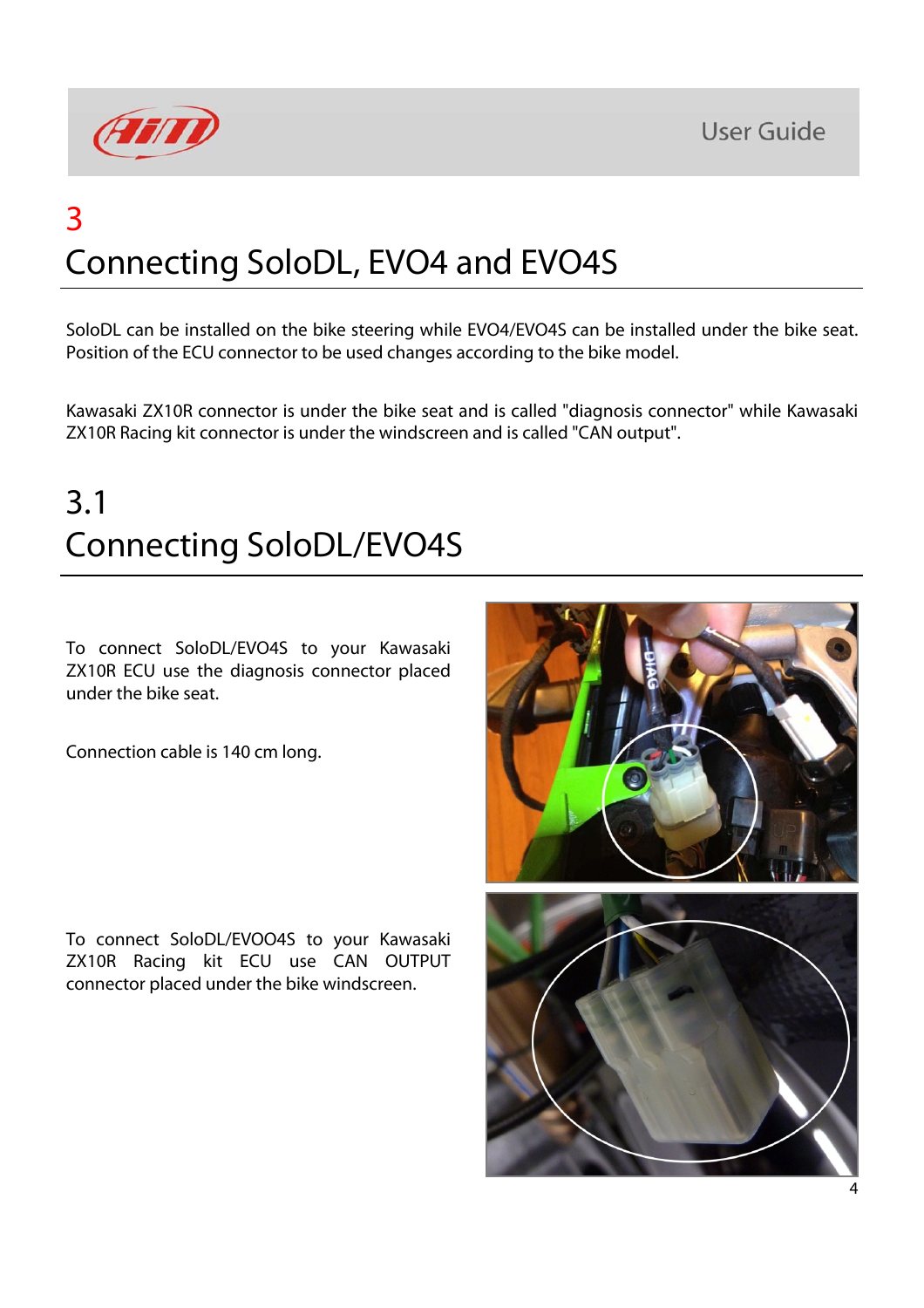

Connection between SoloDL and connection kit is shown here below.



Connection between EVO4S and connection kit is shown here below.

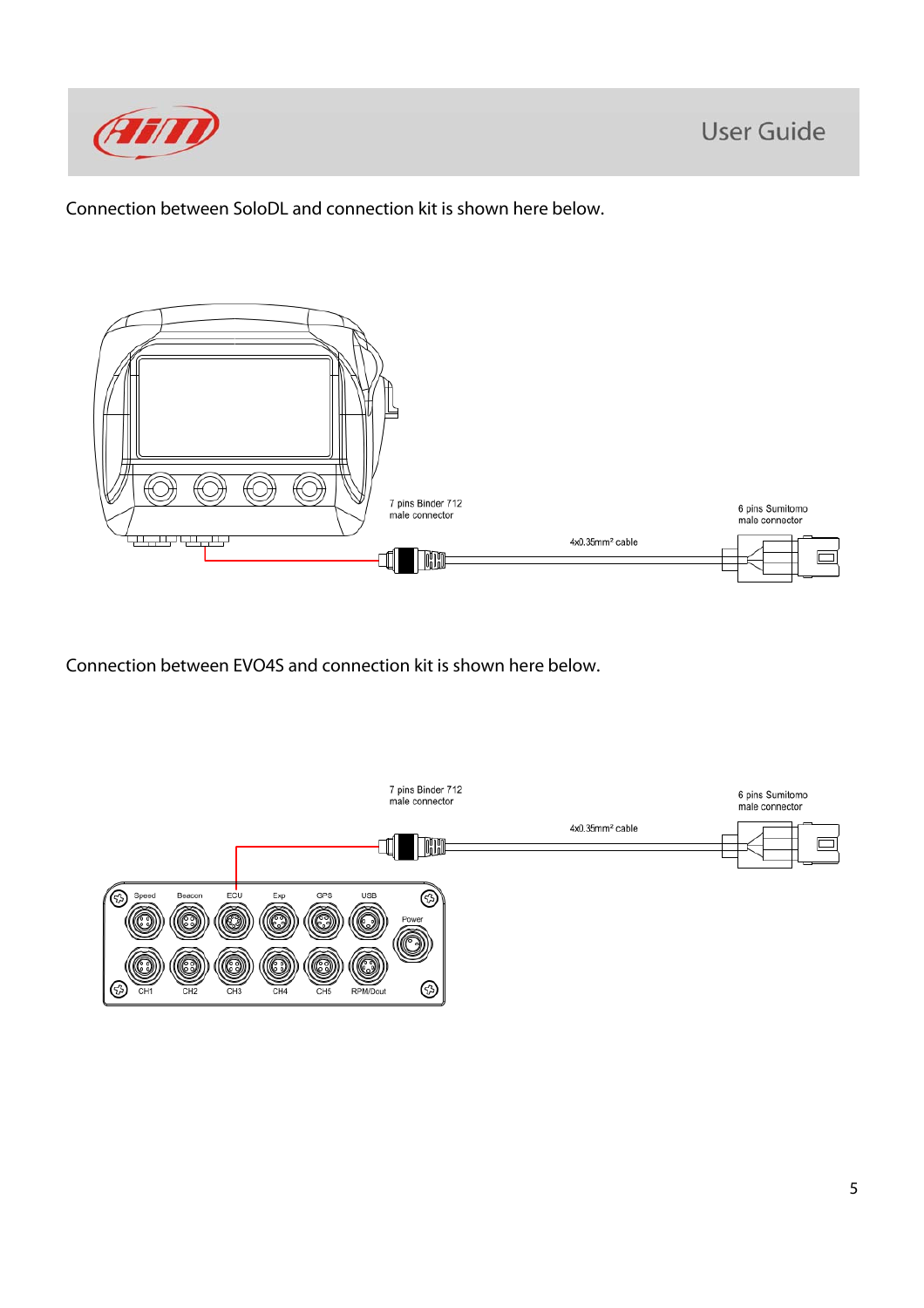**User Guide** 



#### 3.2 Connecting EVO4

To connect EVO4 to your Kawasaki ZX10R ECU use "diagnosis connector" placed under the bike seat.

To connect EVO4 to your Kawasaki ZX10R Racing ECU kit use "CAN output" connector placed under the bike windscreen.

To connect ECU connector under the windscreen to EVO4, installed under the bike seat, use the CAN extension cable shown here on the right. The cable is available in multiple lengths. Part numbers are:

- 1m CAN extension cable: **V02552700**
- 1,5m CAN extension cable: **V02552710**



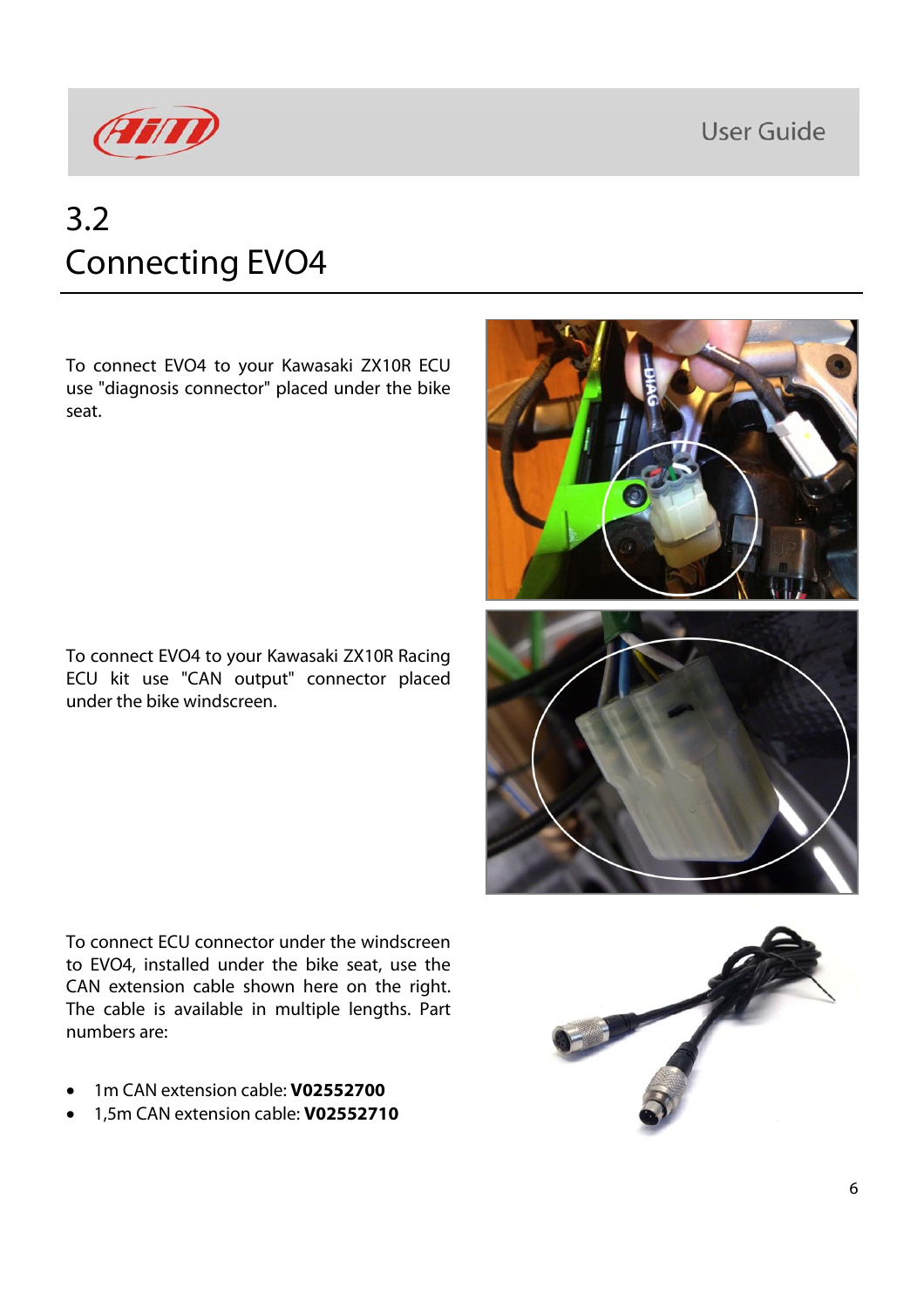

Connection between EVO4, connection kit and CAN extension – when needed – is shown here below.

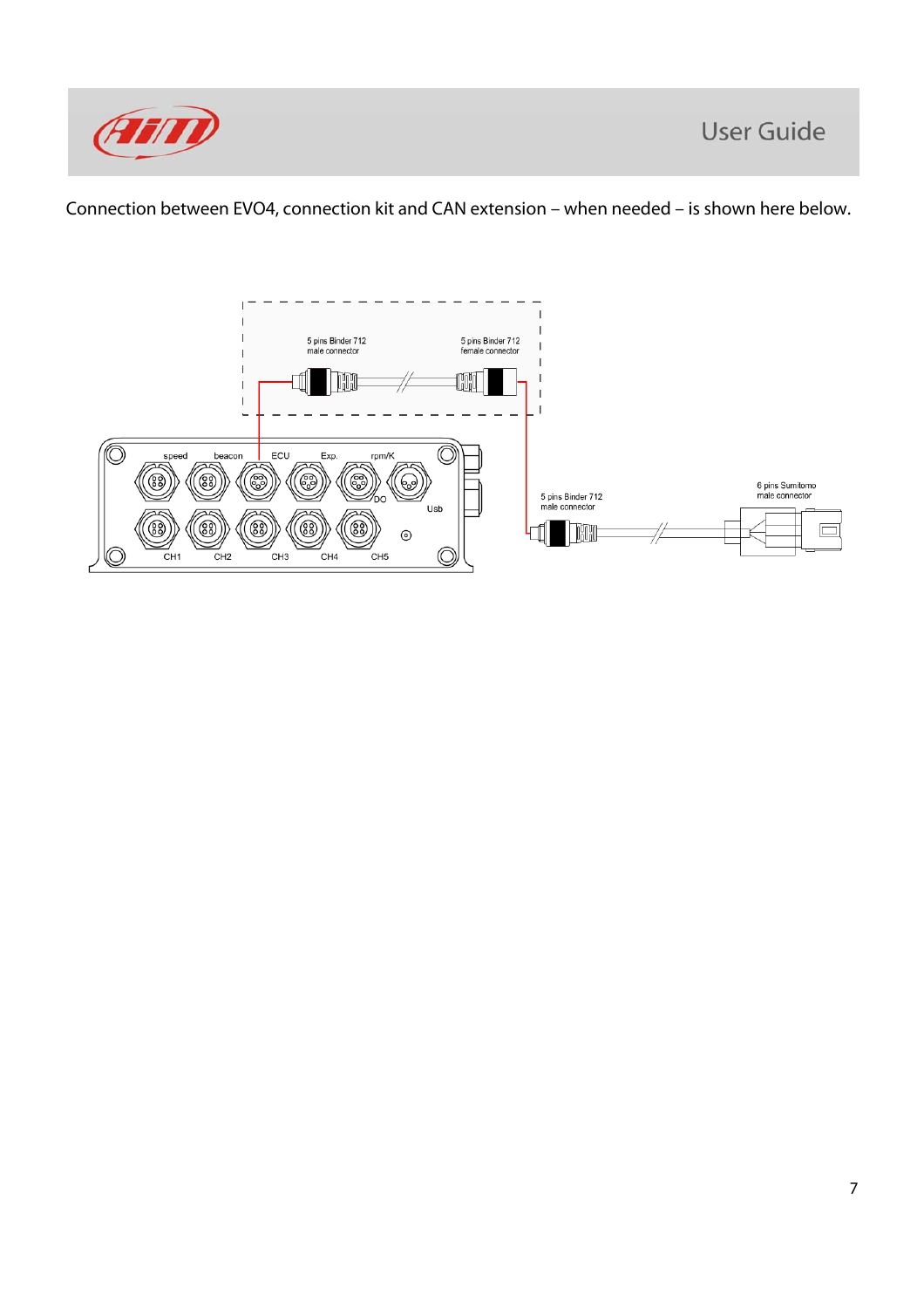**User Guide** 



## $\boldsymbol{\varLambda}$ Configuring with Race Studio

Before connecting SoloDL, EVO4 and EVO4S to the ECU set it up using Race Studio 2 software. The parameters to select in the logger configuration are:

- ECU Manufacturer "Kawasaki"
- ECU model:
	- o "Kit Racing" for Kawasaki ZX-10R MY2011 and ZX-10R MY2011 Racing kit from 2011 to 2015
	- o "ZX10R\_2016" for Kawasaki ZX-10R MY2016 and ZX-10R MY2016 Racing kit from 2016

#### 5 Kawasaki protocols

Channels received by SoloDL, EVO4 and EVO4S connected to Kawasaki bike changes according to the selected protocol.

### 5.1 "Kawasaki" "Kit Racing" protocol

Channels received with "Kawasaki" "KIT RACING" protocol are:

| ID               | <b>NOME CANALE</b> | <b>FUNZIONE</b>            |
|------------------|--------------------|----------------------------|
| $ECU_1$          | ZX RPM             | <b>RPM</b>                 |
| $ECU_2$          | ZX SPEED F         | Front wheel speed          |
| $ECU_3$          | ZX SPEED R         | Rear wheel speed           |
| $ECU_4$          | ZX TPS             | Throttle position sensor   |
| ECU <sub>5</sub> | ZX_ECT             | Engine coolant temperature |
| ECU <sub>6</sub> | ZX IAT             | Intake air temperature     |
| ECU <sub>7</sub> | ZX GEAR            | Engaged gear               |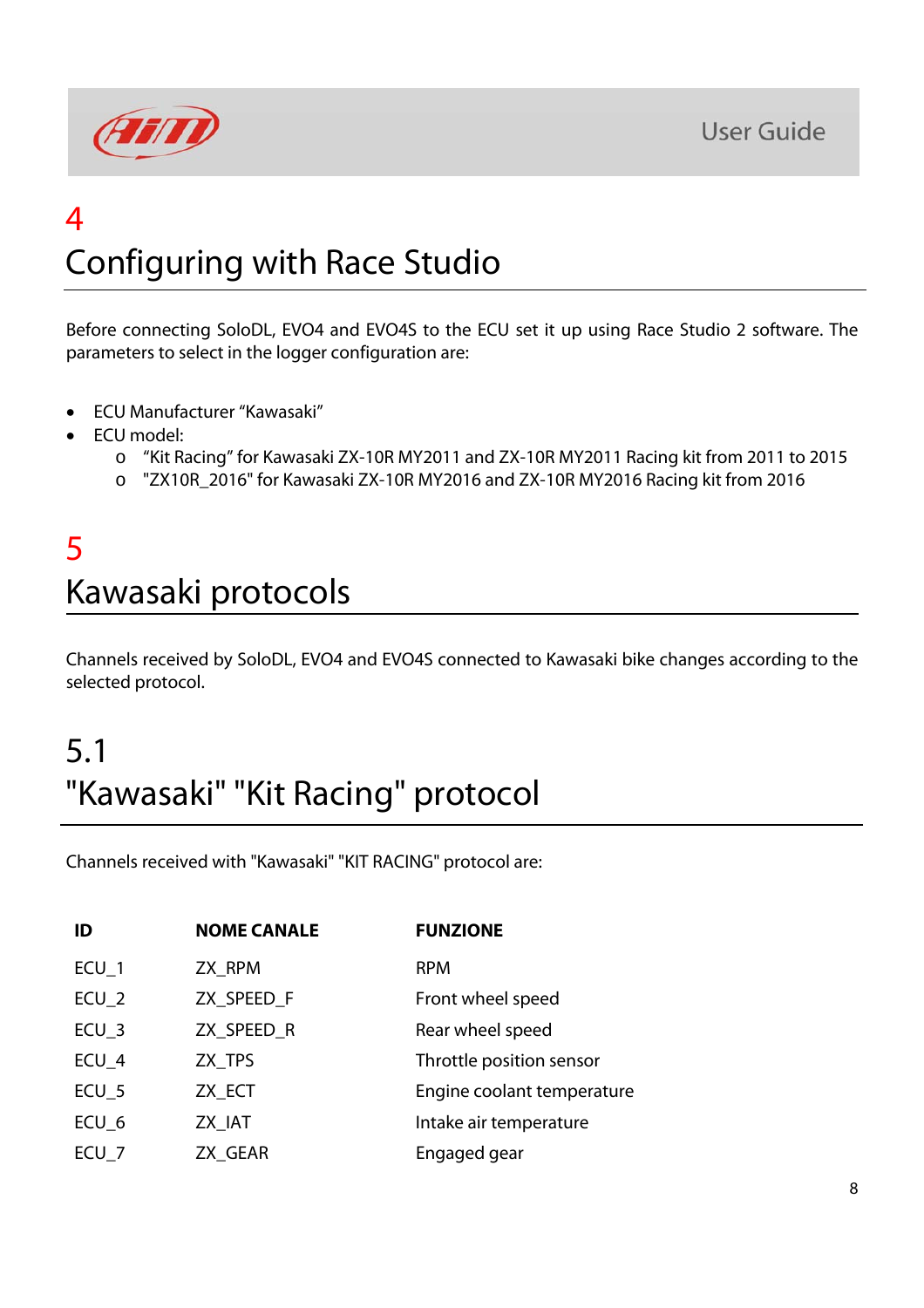

| ECU_8         | ZX_CLUTCH      | Clutch switch                       |
|---------------|----------------|-------------------------------------|
| $ECU_9$       | ZX_POW_MODE    | Selected power mode                 |
| $ECU_1$ 10    | ZX_TC_MODE     | Traction control mode               |
| <b>ECU_11</b> | ZX_SHIFTER     | Shifter                             |
| $ECU_12$      | ZX_PIT_ROAD    | Pit lane speed limiter              |
| $ECU_13$      | ZX_DIAG_CODE_1 | Diagnostic code 1                   |
| $ECU_14$      | ZX_DIAG_CODE_2 | Diagnostic code 2                   |
| $ECU_15$      | ZX_DIAG_CODE_3 | Diagnostic code 3                   |
| $ECU_16$      | ZX_V_BATT      | Battery supply                      |
| <b>ECU 17</b> | ZX_TC_SELECT   | Selection of traction control level |

**Technical note**: not all data channels outlined in the ECU template are validated for each manufacturer model or variant; some of the outlined channels are model and year specific and therefore may not be applicable.

# 5.2 "Kawasaki" "ZX10R\_2016" protocol

Channels received with "Kawasaki" "ZX10R\_2016" protocol are:

| ID               | <b>NOME CANALE</b> | <b>FUNZIONE</b>            |
|------------------|--------------------|----------------------------|
| ECU <sub>1</sub> | <b>RPM</b>         | <b>RPM</b>                 |
| $ECU_2$          | SPEED F            | Front wheel speed sensor   |
| ECU <sub>3</sub> | SPEED R            | Rear wheel speed sensor    |
| ECU 4            | <b>TPS</b>         | Throttle position sensor   |
| $ECU_5$          | <b>ECT</b>         | Engine coolant temperature |
| ECU_6            | <b>IAT</b>         | Intake air temperature     |
| $ECU_7$          | <b>GEAR</b>        | Engaged gear               |
| ECU_8            | <b>CLUTCH</b>      | Clutch switch              |
| ECU <sub>9</sub> | POW_MODE           | Map selection              |
| <b>ECU_10</b>    | <b>KLCM MOD</b>    | Launch control             |